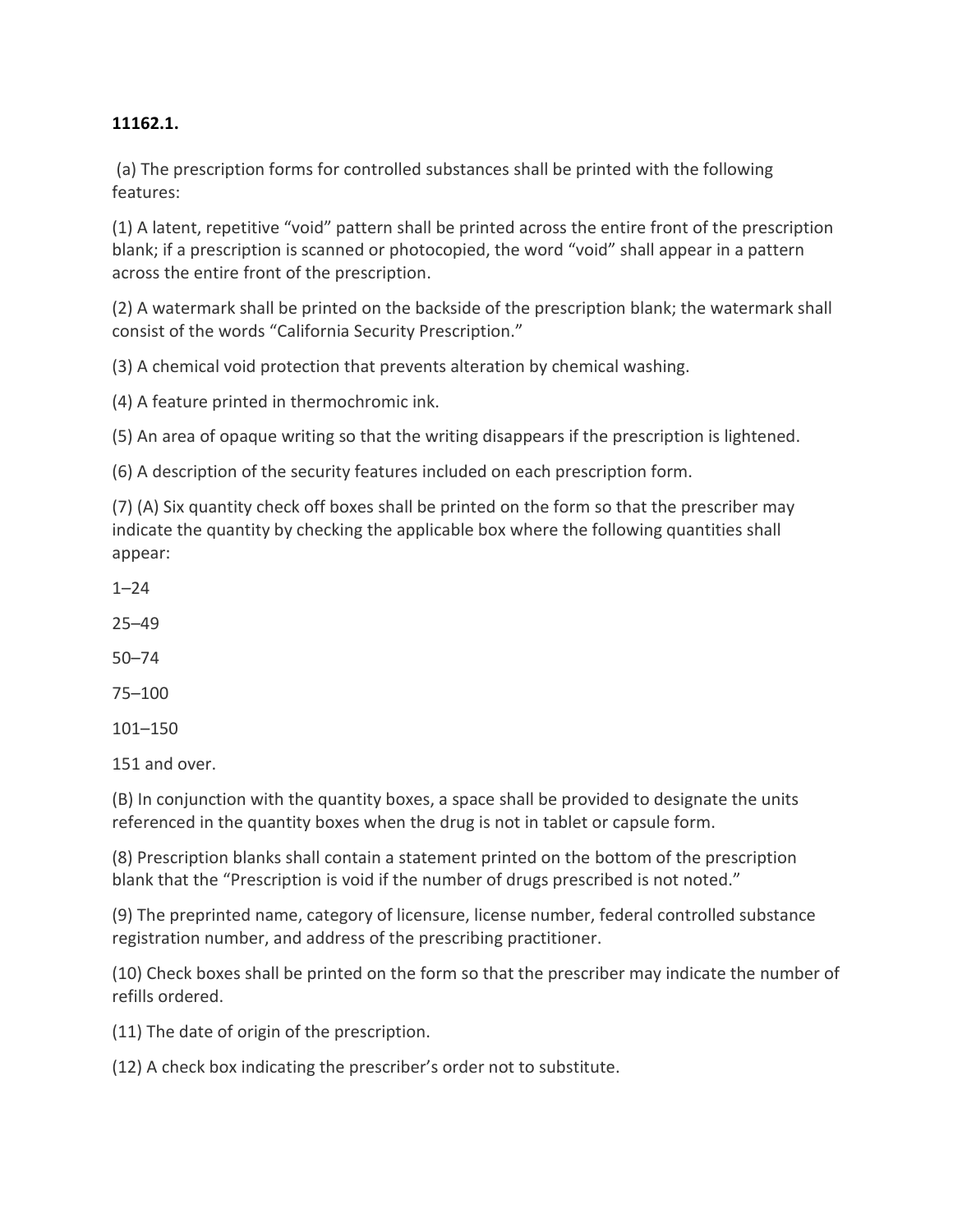(13) An identifying number assigned to the approved security printer by the Department of Justice.

(14) (A) A check box by the name of each prescriber when a prescription form lists multiple prescribers.

(B) Each prescriber who signs the prescription form shall identify himself or herself as the prescriber by checking the box by his or her name.

(15) A uniquely serialized number, in a manner prescribed by the Department of Justice.

(b) Each batch of controlled substance prescription forms shall have the lot number printed on the form and each form within that batch shall be numbered sequentially beginning with the numeral one.

(c) (1) A prescriber designated by a licensed health care facility, a clinic specified in Section 1200, or a clinic specified in subdivision (a) of Section 1206 that has 25 or more physicians or surgeons may order controlled substance prescription forms for use by prescribers when treating patients in that facility without the information required in paragraph (9) of subdivision (a) or paragraph (3) of this subdivision.

(2) Forms ordered pursuant to this subdivision shall have the name, category of licensure, license number, and federal controlled substance registration number of the designated prescriber and the name, address, category of licensure, and license number of the licensed health care facility the clinic specified in Section 1200, or the clinic specified in Section 1206 that has 25 or more physicians or surgeons preprinted on the form. Licensed health care facilities or clinics exempt under Section 1206 are not required to preprint the category of licensure and license number of their facility or clinic.

(3) Forms ordered pursuant to this section shall not be valid prescriptions without the name, category of licensure, license number, and federal controlled substance registration number of the prescriber on the form.

(4) (A) Except as provided in subparagraph (B), the designated prescriber shall maintain a record of the prescribers to whom the controlled substance prescription forms are issued, that shall include the name, category of licensure, license number, federal controlled substance registration number, and quantity of controlled substance prescription forms issued to each prescriber. The record shall be maintained in the health facility for three years.

(B) Forms ordered pursuant to this subdivision that are printed by a computerized prescription generation system shall not be subject to subparagraph (A) or paragraph (7) of subdivision (a). Forms printed pursuant to this subdivision that are printed by a computerized prescription generation system may contain the prescriber's name, category of professional licensure, license number, federal controlled substance registration number, and the date of the prescription.